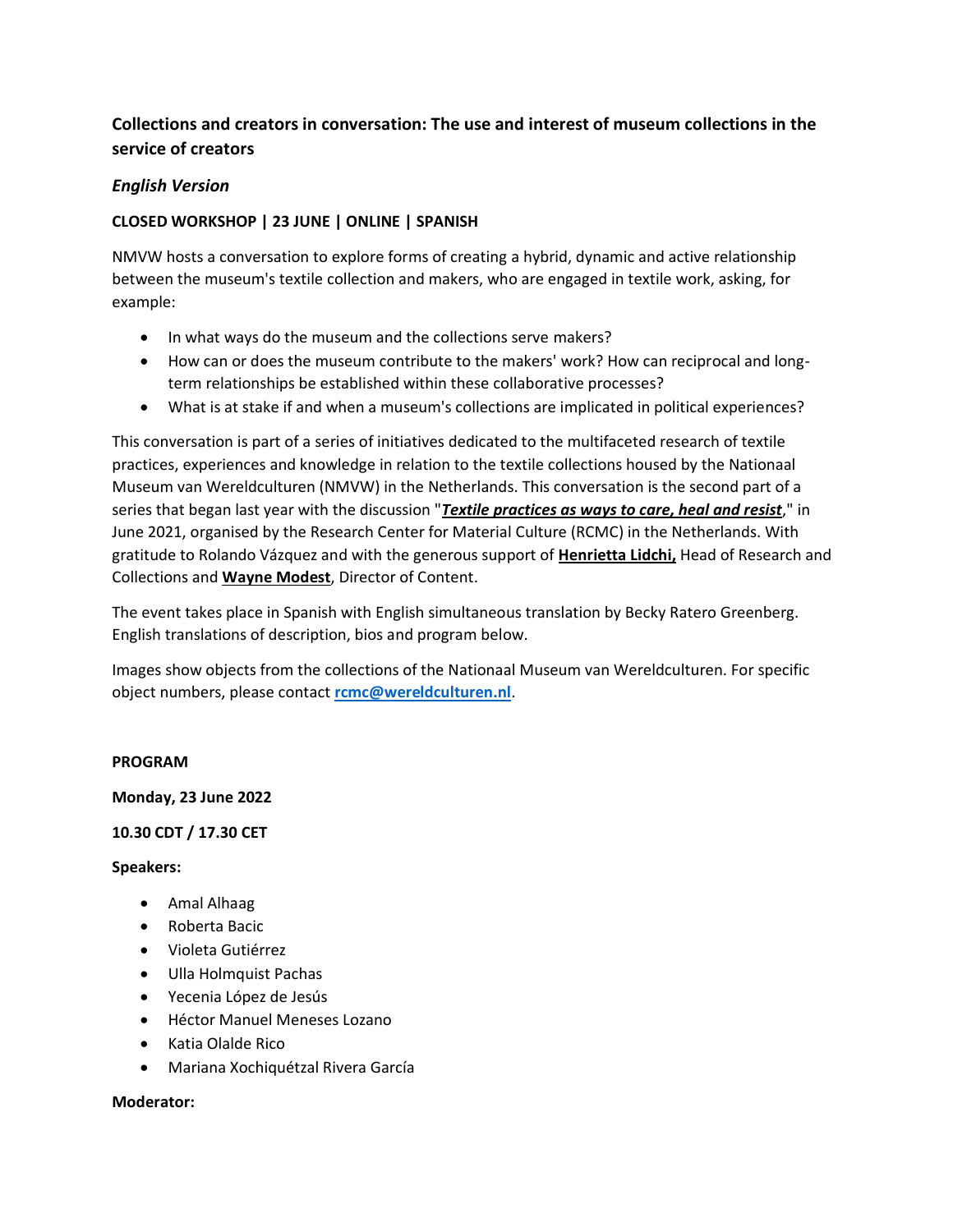• Rolando Vázquez

With the invaluable support for the translation by: Becky Ratero Greenberg

## **Coordinators:**

- Daan Van Dartel
- Luisa Michelsen
- Magdalena Wiener
- With the support of Sofia Miorelli

## **SPEAKERS**:

## **Amal Alhaag**

Amal Alhaag is an Amsterdam-based curator, researcher and co-founder of several initiatives, includin[g](https://metro54.nl/about/) *[Metro54](https://metro54.nl/about/)*, a platform for experimental sonic, dialogic and visual culture and the *[Side Room](http://sideroom.org/o/about/)*: a room for eccentric practices and people together with artist Maria Guggenbichler (2013-2016). Alhaag develops ongoing experimental and collaborative research practice, public programs and projects on global spatial politics, archives, colonialism, counter-culture, oral histories and popular culture. Her projects and collaborations with people, initiatives and institutions invite, stage, question and play with 'uncomfortable' issues that riddle, rewrite, remix, share and compose narratives in impermanent settings. Alhaag is currently part of the curatorial team of the *[quadrennial sonsbeek2020-2024](https://www.sonsbeek20-24.org/en/about-us/curatorial-team/)* in Arnhem, Netherlands; senior research & public programmer at the Research Center for Material Culture, Netherlands and curatorial and research fellow at Mathaf, Arab Museum of Modern Art, Doha, Qatar.

On 20 April 2022, the Akademie van Kunsten/Society of the Arts awarded senior curator, researcher, and cultural programmer [Amal Alhaag](https://www.materialculture.nl/en/about/amal-alhaag) the [Akademie van Kunsten Penning 2022](https://www.akademievankunsten.nl/nieuws/2203581.aspx) conferred by [Liesbeth](https://akademievankunsten.nl/leden/2015946.aspx?t=LIESBETH-BIK)  [Bik](https://akademievankunsten.nl/leden/2015946.aspx?t=LIESBETH-BIK) and [Charl Landvreugd.](https://landvreugd.com/) On this occasion Alhaag, with SNAP (see more information below), organised the program: *[Black Like Us, Mourn Like Us](https://metro54.nl/this-window-is-a-world-copy-copy-copy/)*, *Imagine Us*. *Black Like Us, Mourn Like Us*, *Imagine Us* made possible "an evening for inter-generational dreaming and mourning in these times of duress.

## **Violeta Gutiérrez**

Violeta Gutiérrez Maya, K'iche' is a primary school teacher, with studies in heritage conservation, and has been curator and director of the Ixchel Museum of Indigenous Costume since 2015. Since 2013 she has been in charge of coordinating the museum's fieldwork. She was responsible for the textile collection of the National Museum of Archaeology and Ethnology of Guatemala, and has catalogued and registered several private collections, as well as national and international collections such as the Guatemalan Maya Textiles Collection of the Museo de América in Spain.

In the last few years she has further expanded her knowledge into preventive conservation of textiles, as well as in courses related to museography and care and the preservation of textiles both nationally and internationally. She has also collaborated in and organised several textile exhibitions, mainly with the Ixchel Museum, where she has also participated in the bibliographic publications "Cofradía: Trama y Urdimbre" and "Cofradía: textura y colour". Her most recent research "Effects of fashion/modern trends on Mayan clothing in Guatemala", carried out during the Covid-19 pandemic in 2020, served as the basis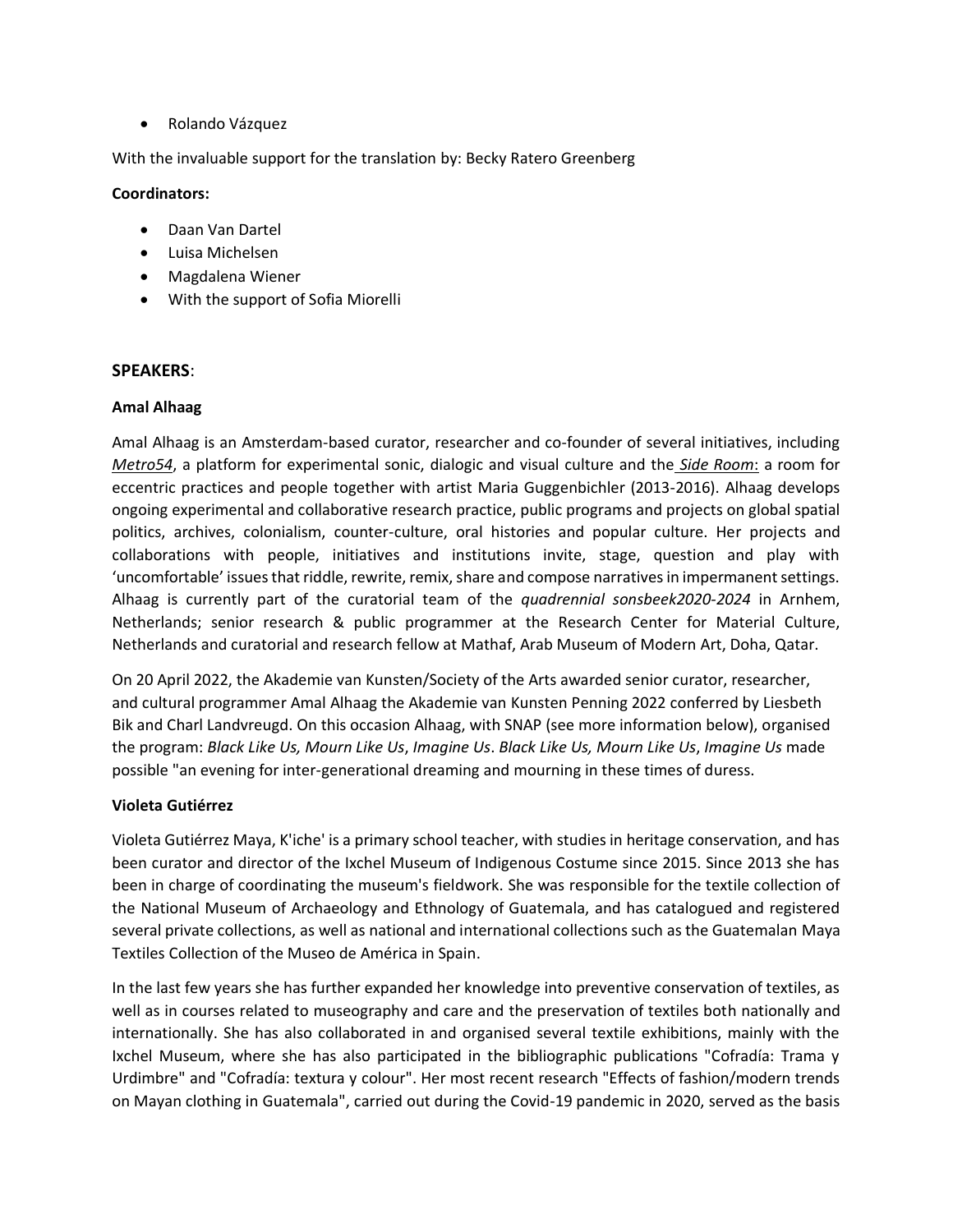for updating the Museum's permanent exhibition Room IV, inaugurated in February 2022. She has been responsible for disseminating the appreciation of Guatemalan Mayan textiles nationally and internationally in countless lectures and conferences, both in person and online.

## **Ulla Holmquist Pachas**

(Lima, 1969) Ulla Holmquist has a degree in Archaeology from the Pontificia Universidad Católica del Perú (1992) and took a Master's in Museology from the University of New York (1997). Her thesis, *El personaje mítico femenino en la iconografía mochica*, is a study of the mythological cycle of a goddess, Mochica. She currently runs the Larco Museum, where she has also been in charge of Academic and Cultural Affairs (2008-2015). She has acted as Peruvian Minister of Culture (March-July 2019), Director of MUCEN (Central Museum of BCR, 2015-2018), Curator of Pre-Colombian Art at the Lima Art Museum (2002) and Assistant Director at the Peruvian Museum of Archaeology, Anthropology and History (2001).

## **Yecenia López de Jesús**

Yecenia López de Jesús, Amuzga woman from the Municipality of Xochistlahuaca, located in the Costa Chica region of Guerrero, an "indigenous community" where the language "Nomndaa" (The language of water) is spoken, territory of warrior women who weave on a backstrap loom to create beautiful textiles that embellish the Suljaa', the plain of flowers. Yecenia, born on March 10, 1987, has a degree in accounting. She participated in the cooperative La Flor de Xochistlahuaca, to defend, promote and disseminate their textile artesania. She participated as an operator of Radio Ñomndaa, a self-managed project for community communication, aiming to strengthen the oral and written tradition of its language. She collaborates with older women, bearers of the ancient and ancestral knowledge of weaving, in order to transmit their knowledge to young women and me. Therefore, she currently gives courses and workshops to girls and boys in the community to prevent the art of weaving from being lost. She is a member of "Wats'ianncue Ñomndaa" (Academy of the Amuzgo Language) in the area of culture. She has attended workshops, talks, colloquia, and events for sharing experiences with other weavers and embroiderers. She also participated in several short films, such as, "Escribiendo sobre el telar,"and "Telares Sonoros," produced by Mariana Rivera and Josué Vergara. She also forms part of projects of social denunciation, violence and forced disappearances, such as ""Huellas: puntadas y caminares de la memoria," and the short film "El hilo de la Memoria." Currently she is part of the documentary (in process) "Flores de la Llanura" directed by Mariana Rivera, Josué Vergara and the weaving participants of the cooperative, Flores de la Llanura, which tries to visualize what is always silenced in Mexico and in its communities: Femicide.

## **Hector Manuel Meneses Lozano**

Passionate about textiles and museums, he studied conservation and restoration of movable property at the Escuela Nacional de Conservación, Restauración y Museografía "Manuel del Castillo Negrete" in Mexico City, where he was born. Since 2012, he is the Director of the Museo Textil de Oaxaca (MTO). He joined the museum's team in 2008, shortly before its inauguration, as Coordinator of Conservation and Collections. He arrived at the museum because of his undergraduate thesis, based on a feathered textile of the late seventeenth century which belonged to the MTO's collection. The research allowed the museum's team to recreate a technique that had practically disappeared, and after 10 years of work and through workshops with people from different communities dedicated to spinning, dyeing and weaving, an exhibition on contemporary feathered textiles was organized. He is still in close connection with the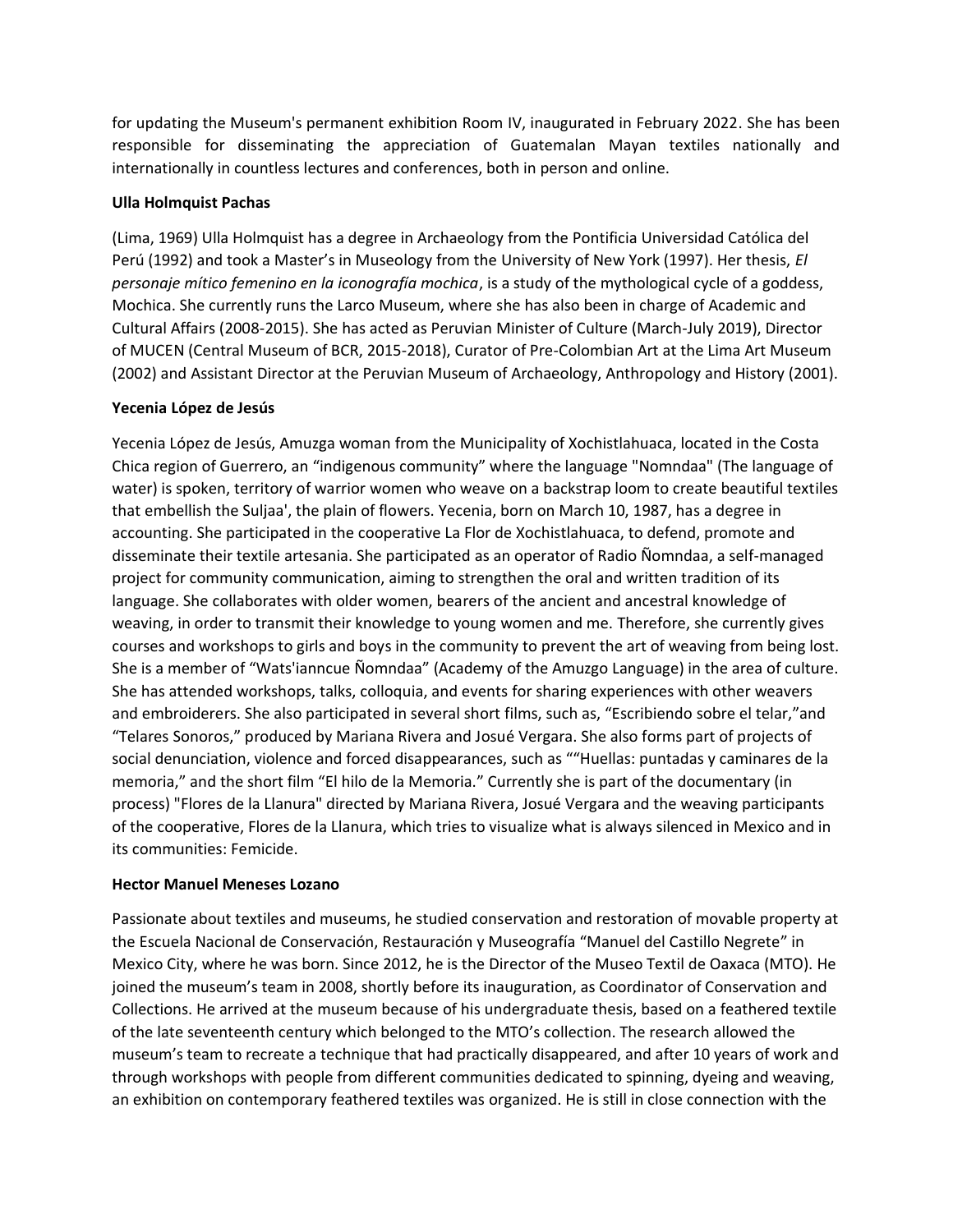collections, through the elaboration of MTO's museographic design, as well as his involvement in the management of the collections and exhibition program. He has been a member of the Board of the North American Textile Conservation Conference since 2008, and co-organizes the biennial Encuentro de Textiles Mesoamericanos, which takes place in Oaxaca, since 2014.

## **Katia Olalde Rico**

My research focuses on the role that some artistic practices and forms of cultural activism play within the actions of resistance, the grieving processes, and the shaping of dissident memories, all of them conducted by civil society groups in contexts of violence and impunity. My areas of interest include the sensorial and affective dimensions of political struggles, the interdependence between the exercise of citizenship and the public space, as well as the debates surrounding the transnational public sphere and the global critical citizenship. In March 2017, I joined the ERC Starting Grant Project 'Digital Memories' at the KU Leuven | University of Leuven [\(http://digitalmemories.be/\)](http://digitalmemories.be/). During my time in Belgium, I also developed an interest in the research ethics in the humanities, the projects aimed at decolonizing the public space, and the discussions about the restitution of the cultural heritage brought to Europe during the colonization period. After completing my postdoctoral position at the KU-Leuven in april 2019, I joined the Art History Department of the National Autonomous University of Mexico - Campus Morelia where I am currently an associate professor.

### Recent publications

Stitching Critical Citizenship During Mexico's War On Drugs

<https://heiup.uni-heidelberg.de/journals/index.php/transcultural/article/view/24247>

Stitching the Social Fabric against Violence and Oblivion. The Embroidering for Peace and Memory Initiative Revisited through the Lens of Caring Democracy.

## <https://journals.openedition.org/artelogie/4526>

Bordando por la paz y la memoria en México: feminidad sin sumisión y aspiraciones democráticas [https://debatefeminista.cieg.unam.mx/df\\_ojs/index.php/debate\\_feminista/article/view/2125](https://debatefeminista.cieg.unam.mx/df_ojs/index.php/debate_feminista/article/view/2125)

#### **Mariana Xochiquétzal Rivera García**

Mariana Xochiquétzal Rivera García Doctor in Anthropological Sciences and Master in Visual Anthropology. She is a researcher at the Dirección de Investigaciones Antropológicas at the INAH (National Institute for Anthropology and History). Her work revolves around visual anthropology, exploring topics such as weaving and memory, ethnographic cinema, and more recently transmedia narratives. In 2018, her Doctoral thesis obtained second place in the Sor Juana Inés de la Cruz Thesis Contest awarded by the National Institute of Women and an honorable mention in the Prize for the Best Doctoral Thesis in Anthropological Sciences 2019.

Among her documentaries are Tejer para no olvidar (2013), Telares Sonoros (2014); Nos pintamos solas (2014); El hilo de la memoria (2016), Huellas para la memoria (2016); The feature film Mujer. Se va la vida, compañera (2018) was the winner of the DOCTV Latin America incentive in its VI edition. She is currently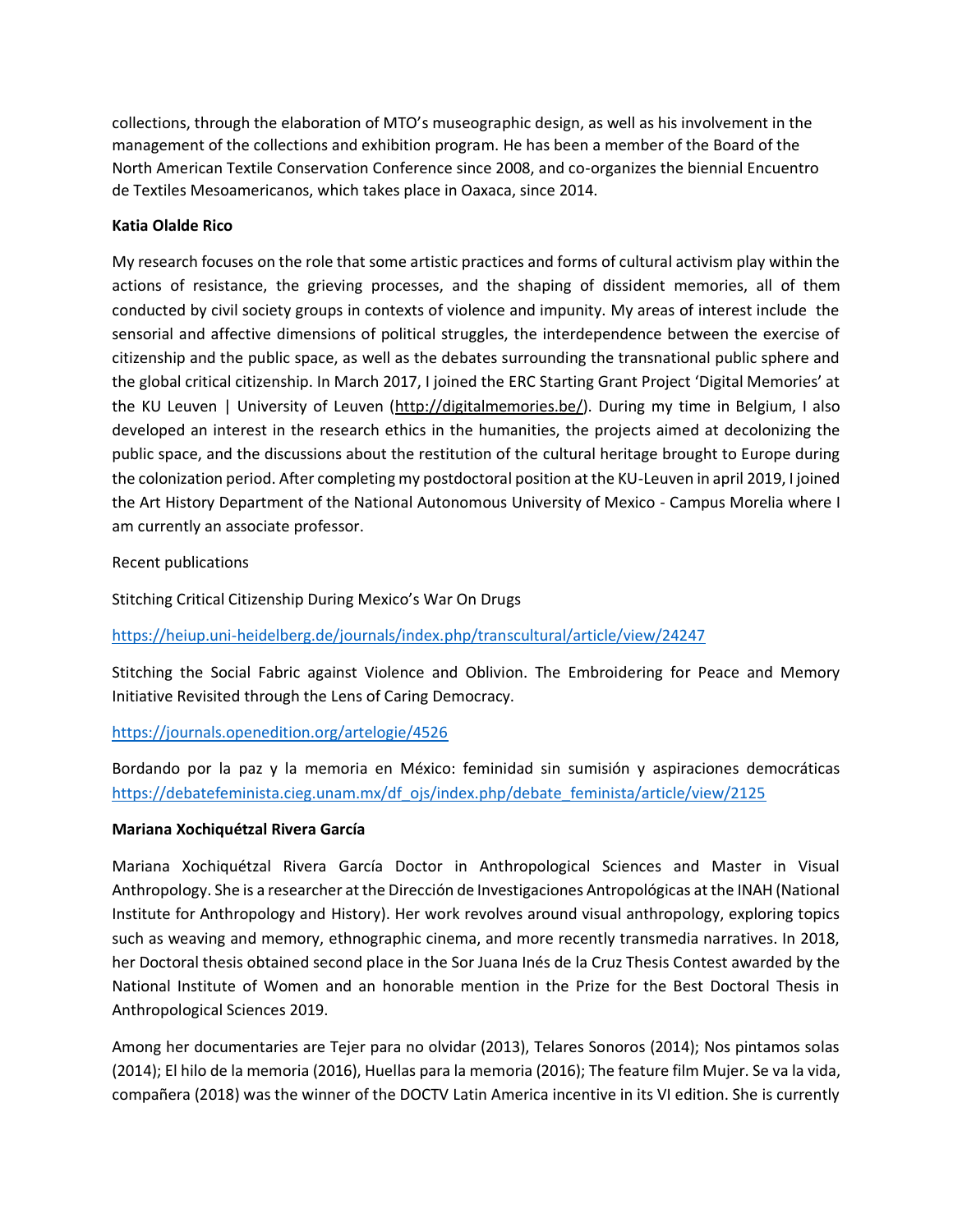developing the documentary short film Flores de la llanura (2021); all under the label of her production company Urdimbre Audiovisual.

Her transmedia project Oficios Creativos has been supported by the FONCA Development and Co-Investment Fund for its implementation in the 2020 issue.

She also created music video clips and produced the concert of the Coro Acardenchado at the Celebrate Mexico Now festival.

Her publications include: Filmar lo invisible: sueños, ficción y etnografía entre los tiemperos en México (2014); the photographic essay: Sólo venimos a dormir, sólo venimos a soñar in the magazine Maguaré (2014), and the articles: "Tejer y Resistir. Etnografías Audiovisuales y Narrativas Textiles" in Revista Universitas (2017); "¿La etnografía a la realidad como el documental a la verdad? Antropología sensorial y creatividad etnográfica" (2018) for the book: La mirada insistente. Repensando el archivo, la etnografía y la participación; "Narrativas textiles y procesos creativos. Una experiencia de intercambio y creación colectiva entre tejedoras mexicanas y colombianas" in: Antropología Visual y epistemes de la imagen (2018), und "Textile Tradition, Erinnerung und Widerstand" for the book: Alltag.Erinnung.Kultur. Aktion, Nürnberg, Alemania (2019). She is curator of the exhibition "Huellas: stitches and walks of memory," held at the Museo Nacional de las Culturas del Mundo, Mexico (2018) and organizer of the international symposium "Diálogos en Hilatura. Hacia una construcción integral para el estudio de los textiles"at the Museo Nacional de Antropología, Mexico (2019).

She has also been a programmer for the V and VI Foro de Cine Etnográfico (2018, 2021), as well as the film series Miradas. Defensa de los territorios y los derechos humanos a través del cine y la fotografía at the Museo de Culturas Populares (2019).

## **MODERATOR**

## **Rolando Vázquez**

Rolando Vázquez is a teacher and decolonial thinker. He is regularly invited to deliver keynotes on decoloniality at academic and cultural institutions. Vázquez is currently Associate Professor of Sociology and Cluster Chair at the University College Utrecht. Since 2010, he co-directs with Walter Mignolo the annual [Maria Lugones Decolonial Summer School,](https://utrechtsummerschool.nl/courses/social-sciences/learning-to-unlearn-decolonially-living-knowing-the-university-the-museum) now hosted by th[e Van Abbemuseum.](https://vanabbemuseum.nl/en/) In 2016, under the direction o[f Gloria Wekker,](https://www.uu.nl/staff/GDWekker) he co-authored the report "Let's do Diversity" of the University of Amsterdam Diversity Commission. He has been named Advisor at the Jan van Eyck Academie for 2021/2022.

Vázquez's work places the question of the possibility of an ethical life at the core of decolonial thought and advocates for the decolonial transformation of cultural and educational institutions. His most recent publication is ["Vistas of Modernity: Decolonial aesthesis and the End of the Contemporary"](https://www.mondriaanfonds.nl/en/publication/vistas-of-modernity-decolonial-aesthesis-and-the-end-of-the-contemporary/) (Mondriaan Fund 2020).